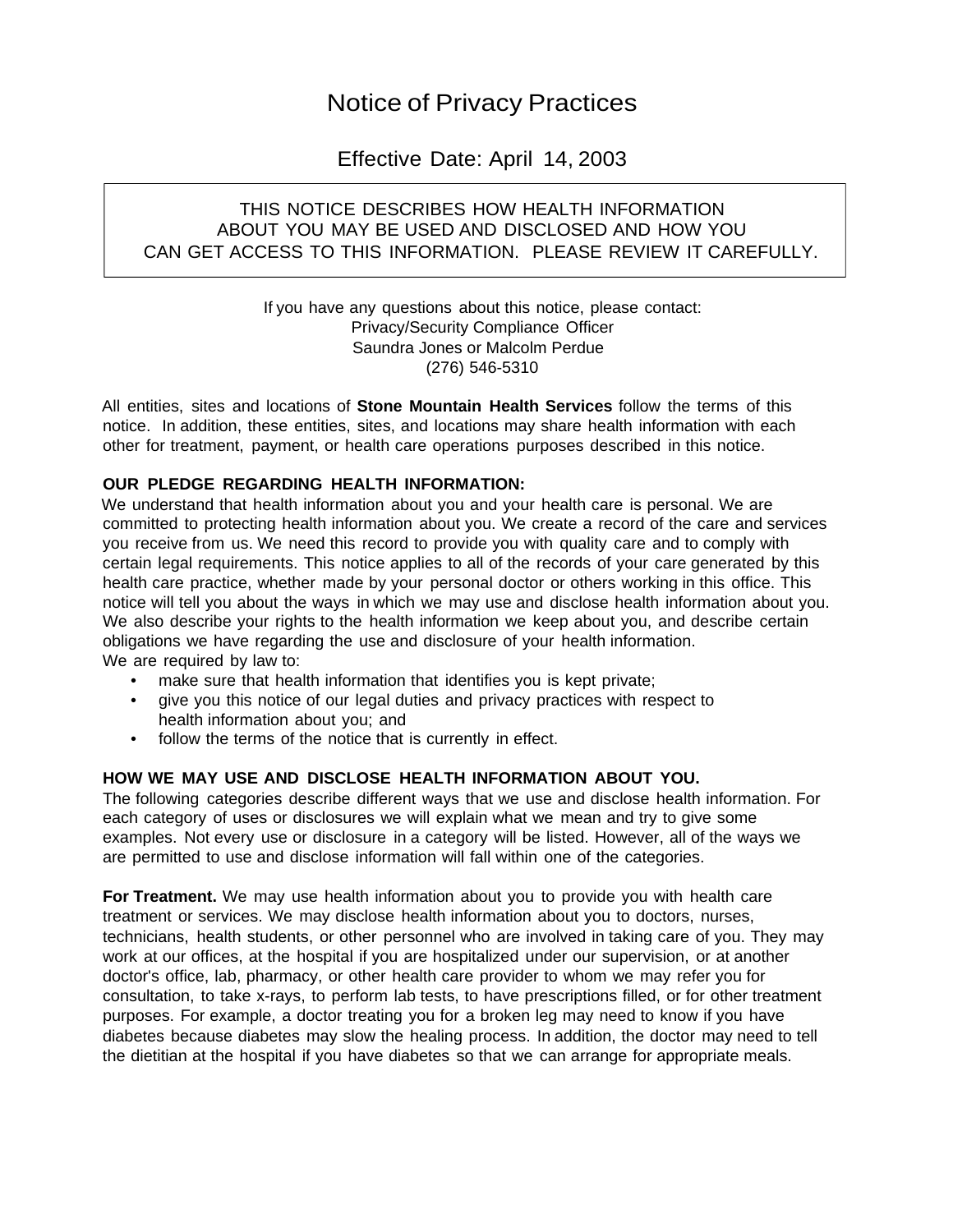We may also disclose health information about you to an entity assisting in a disaster relief effort so that your family can be notified about your condition, status and location.

**For Payment:** We may use and disclose health information about you so that the treatment and services you receive from us may be billed to and payment collected from you, an insurance company, or a third party. For example, we may need to give your health plan information about your office visit so your health plan will pay us or reimburse you for the visit. We may also tell your health plan about a treatment you are going to receive to obtain prior approval or fo determine whether your plan will cover the treatment.

**For Health Care Operations:** We may use and disclose health information about you for operations of our health care practice. These uses and disclosures are necessary to run our practice and make sure that all of our patients receive quality care. For example, we may use health information to review our treatment and services and to evaluate the performance of our staff in caring for you. We may also combine health information about many patients to decide what additional services we should offer, what services are not needed, whether certain new treatments are effective, or to compare how we are doing with others and to see where we can make improvements. We may remove information that identifies you from this set of health information so others may use it to study health care delivery without learning who our specific patients are.

**Appointment Reminders:** We may use and disclose health information to contact you as a reminder that you have an appointment. Please let us know if you do not wish to have us contact you concerning your appointment, or if you wish to have us use a different telephone number or address to contact you for this purpose.

**Health-Related Services and Treatment Alternatives:** We may use and disclose health information to tell you about health-related services or recommend possible treatment options or alternatives that may be of interest to you. Please let us know if you do not wish us to send you this information, or if you wish to have us use a different address to send this information to you.

**Research:** Under certain circumstances, we may use and disclose health information about you for research purposes. For example, a research project may involve comparing the health and recovery of all patients who received one medication to those who received another, for the same condition. All research projects, however, are subject to a special approval process. This process evaluates a proposed research project and its use of health information, trying to balance the research needs with patients' need for privacy of their health information. Before we use or disclose health information for research, the project will have been approved through this research approval process; but we may disclose health information about you to people preparing to conduct a research project. For example, we may help potential researchers look for patients with specific health needs, so long as the health information they review does not leave our facility. We will almost always ask for your specific permission if the researcher will have access to your name, address, or other information that reveals who you are, or will be involved in your care.

**Organ and Tissue Donation:** If you are an organ donor, we may release health information to organizations that handle organ procurement or organ, eye or tissue transplantation or to an organ donation bank, as necessary to facilitate organ or tissue donation and transplantation.

**As Required By Law:** We will disclose health information about you when required to do so by federal, state, or local law.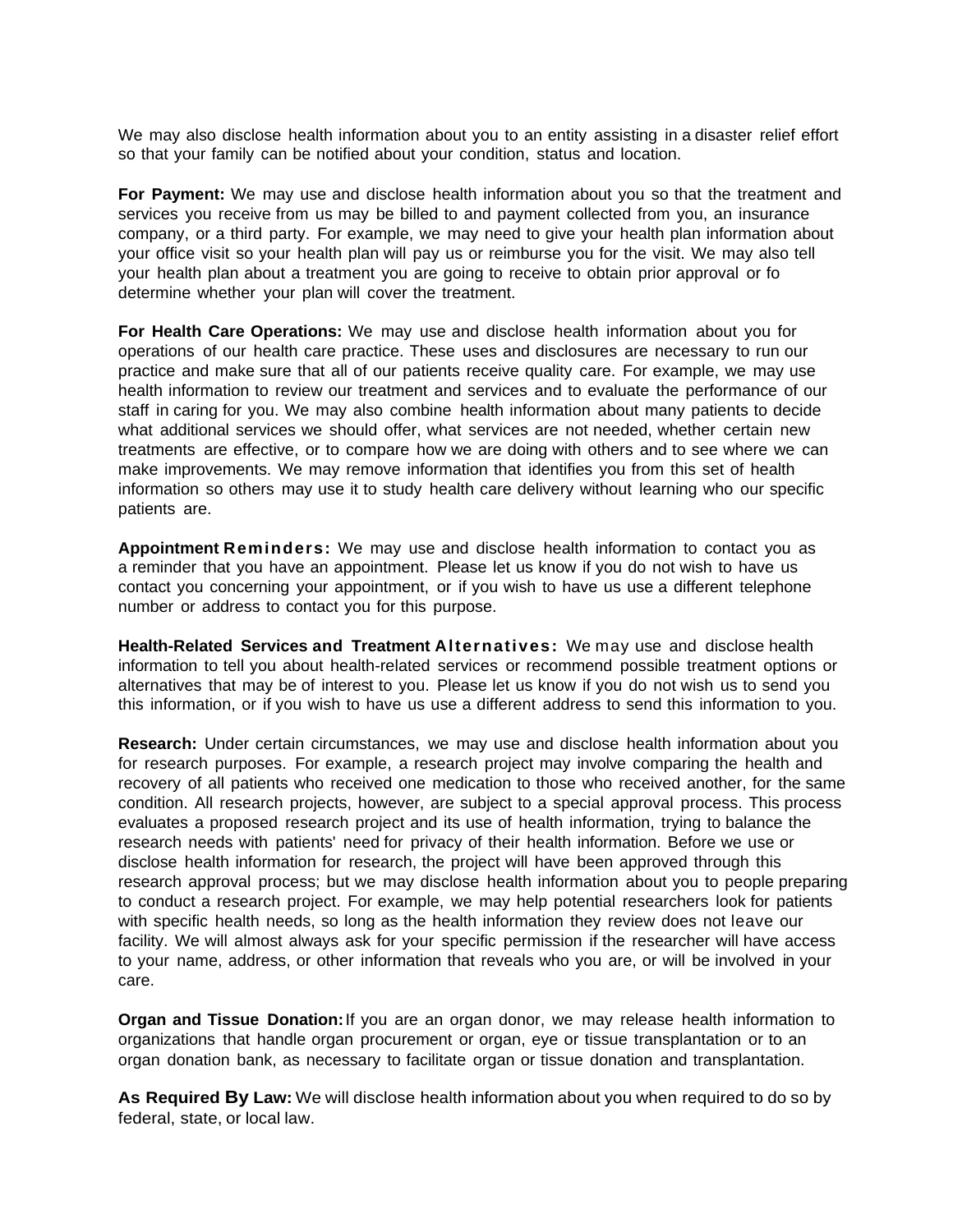**To Avert a Serious Threat to Health or Safety:** We may use and disclose health information about you when necessary to prevent a serious threat to your health and safety or the health and safety of the public or another person. Any disclosure, however, would only be to someone able to help prevent the threat

**Military and Veterans:** If you are a member of the armed forces or separated/discharged from military services, we may release health information about you as required by military command authorities or the Department of Veterans Affairs as may be applicable. We may also release health information about foreign military personnel to the appropriate foreign military authorities.

**Workers' Compensation:** We may release health information about you for workers' compensation or similar programs. These programs provide benefits for work-related injuries or illness.

**Public Health Risks:** We may disclose health information about you for public health activities and purposes to a public health authority that is permitted by law to collect or receive the information. The disclosure will be made for the purpose of controlling disease, injury, or disability. We may also disclose your protected health information, if directed by the public health authority, to a foreign government agency that is collaborating with the public health authority.

**Health Oversight Activities:** We may disclose health information to a health oversight agency for activities authorized by law. These oversight activities include, for example, audits, investigations, inspections, and licensure. These activities are necessary for the government to monitor the health care system, government programs, and compliance with civil rights laws.

**Legal Proceedings:** We may disclose protected health information in the course of any judicial or administrative proceedings in response to an order of a court or administrative tribunal (to the extent such disclosure is expressly authorized), and in certain conditions in response to a subpoena, discovery request or other lawful process.

**Law Enforcement:** We may also disclose protected health information, so long as applicable legal requirements are met, for law enforcement purposes. These law enforcement purposes include (1) legal processes and purposes otherwise required by law, (2) limited information requests for identification and location purposes, (3) treating victims of a crime, and (4) suspicion that death has occurred as a result of criminal conduct.

**Coroners, Health Examiners and Funeral Directors:** We may release health information to a coroner or health examiner. This may be necessary, for example, to identify a deceased person or determine the cause of death. We may also release health information about patients to funeral directors as necessary to carry out their duties.

**National Security and Intelligence Activities:** We may release health information about you to authorized federal officials for intelligence, counterintelligence, and other national security activities authorized by law.

**Protective Services for the President and Others:** We may disclose health information about you to authorized federal officials so they may provide protection to the President, other authorized persons or foreign heads of state or conduct special investigations.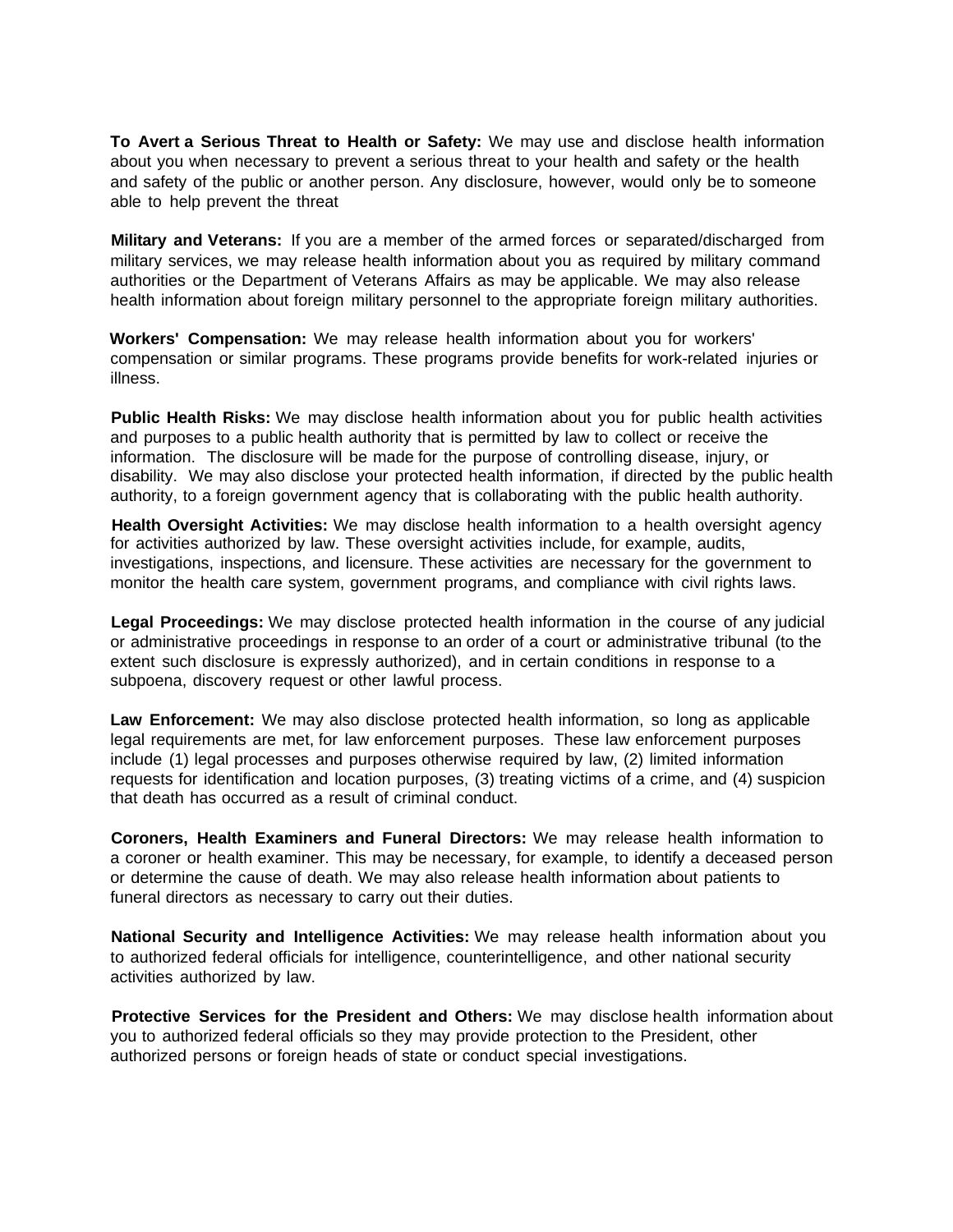**Inmates:** If you are an inmate of a correctional institution or under the custody of a law enforcement official, we may release health information about you to the correctional institution or law enforcement official. This release would be necessary (1) for the institution to provide you with health care; (2) to protect your health and safety or the health and safety of others; or (3) for the safety and security of the correctional institution.

#### **YOUR RIGHTS REGARDING HEALTH INFORMATION ABOUT YOU.**

You have the following rights regarding health information we maintain about you:

**Right to Inspect and Copy:** You have the right to inspect and copy health information that may be used to make decisions about your care. Usually, this includes health and billing records. To inspect and copy health information that may be used to make decisions about you, you must submit your request in writing to the Privacy/Compliance Officers at the **address listed at the top of this Notice.** If a copy of information is requested, we may charge a fee for the cost of copying, mailing or other supplies and services associated with your request. We may deny your request to inspect and copy in certain very limited circumstances. If you are denied access to health information, you may request that the denial be reviewed. For more information call **the telephone number listed at the top of this notice.**

**Right to Amend:** If you feel that medical information about you is incorrect or incomplete, you may ask us to amend the information. You have the right to request an amendment as long as the information is kept by Stone Mountain Health Services. To request an amendment, your request must be made in writing and submitted to the Privacy/Compliance Officers at the address on the top of this Notice. In addition you must provide a reason which supports your request. We may deny your request for an amendment if it is not in writing or does not include a reason to support the request. In addition, we may deny your request if you ask us to amend information that: (1) was not created by us, unless the person or entity that created the information is no longer available to make the amendment, (2) is not part of the medical information kept by Stone Mountain Health Services, (3) is not part of the information which you would be permitted to inspect and copy, (4) is accurate and complete.

**Right to an Accounting of Disclosures:** You have the right to request an "accounting of disclosures." This is a list of the disclosures we made of medical information about you. To request this list, you must submit your request in writing to the Privacy/Compliance Officers at **the address at the top of this Notice.** Your request must state a time period for the disclosures, which may not be longer than six (6) years and may not include dates before April 14, 2003. Your request should indicate in what form you want the list (for example, on paper, or electronically).

**Right to Request Restrictions:** You have the right to request a restriction or limitation on the health information we use or disclose about you for treatment, payment, or health care operations. You also have the right to request a limit on the health information we disclose about you to someone who is involved in your care or the payment for your care, such as a family member or friend. For example, you could ask that we not disclose information to your spouse about a surgery you had.

*We are not required to agree to your request for restrictions if it is not feasible for us to ensure our compliance or believe it will negatively impact the care we may provide you*. If we do agree, we will comply with your request unless the information is needed to provide you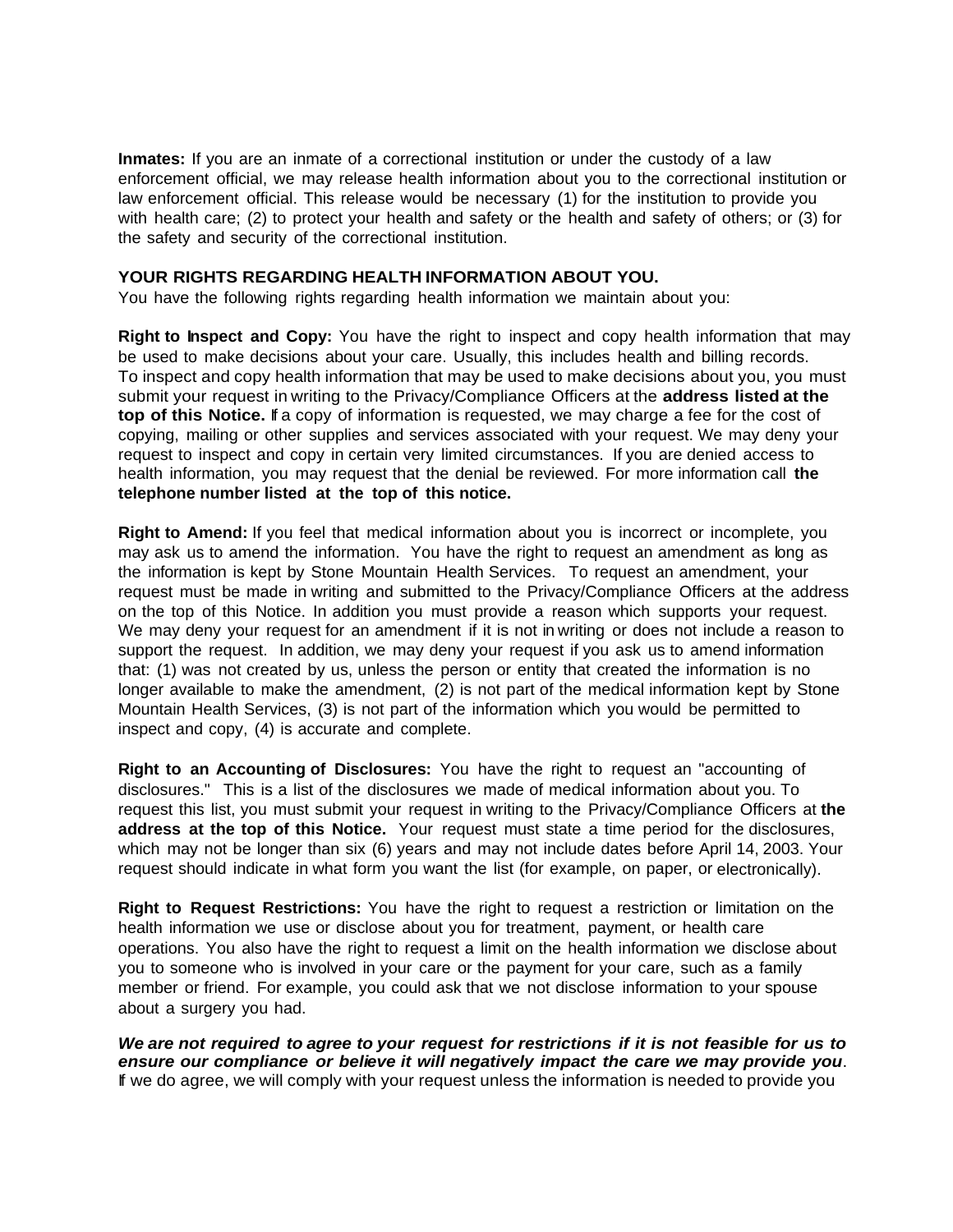emergency treatment. To request a restriction, you must make your request in writing to the Privacy/Compliance Officers at the address listed at the top of this Notice. In your request you must tell us (1) what information you want to limit, (2) whether you want to limit our use, disclosure or both, (3) to whom you want the limits to apply.

**Right to Request Confidential Communications:** You have the right to request that we communicate with you about health matters in a certain way or at a certain location. For example, you can ask that we only contact you at work or by mail to a post office box. To request confidential communications, you must make your request in writing to Privacy/Compliance Officers **at the address listed at the top of this Notice.** We will not ask you the reason for your request. We will accommodate all reasonable requests. Your request must specify how or where you wish to be contacted.

**Right to a Paper Copy of This Notice:** You have the right to obtain a paper copy of this notice at any time. Even if you have agreed to receive this notice electronically, you are still entitled to a paper copy of this notice. To obtain a paper copy of this notice call the telephone number listed at the top of this Notice.

#### **CHANGES TO THIS NOTICE**

We reserve the right to change this notice. We reserve the right to make the revised or changed notice effective for health information we already have about you as well as any information we receive in the future. We will post a copy of the current notice in our facility. The notice will contain on the first page, in the middle of the page at the top, the effective date. In addition, each time you register for treatment or health care services, you may request and obtain a copy of the current notice in effect.

#### **COMPLAINTS**

If you believe your privacy rights have been violated, you may file a complaint with us or with the Secretary of the Department of Health and Human Services. To file a complaint with us, contact the Privacy/Compliance Officers **listed at the top of this Notice. You will not be penalized for filing your complaint.** 

#### **OTHER USES OF HEALTH INFORMATION**

Other uses and disclosures of health information not covered by this notice or the laws that apply to us will be made only with your written permission. If you provide us permission to use or disclose health information about you, you may revoke that permission, in writing, at any time. If you revoke your permission, we will no longer use or disclose health information about you for the reasons covered by your written authorization. You understand that we are unable to take back any disclosures we have already made with your permission, and that we are required to retain our records of the care that we provided to you.

#### **Acknowledgement of Receipt of this Notice**

We will request that you sign a separate form or notice acknowledging you have received a copy of this notice. If you choose, or are not able to sign, a staff member will sign their name, and date. This acknowledgement will be filed with your records.

**……………………………………………………….……………**